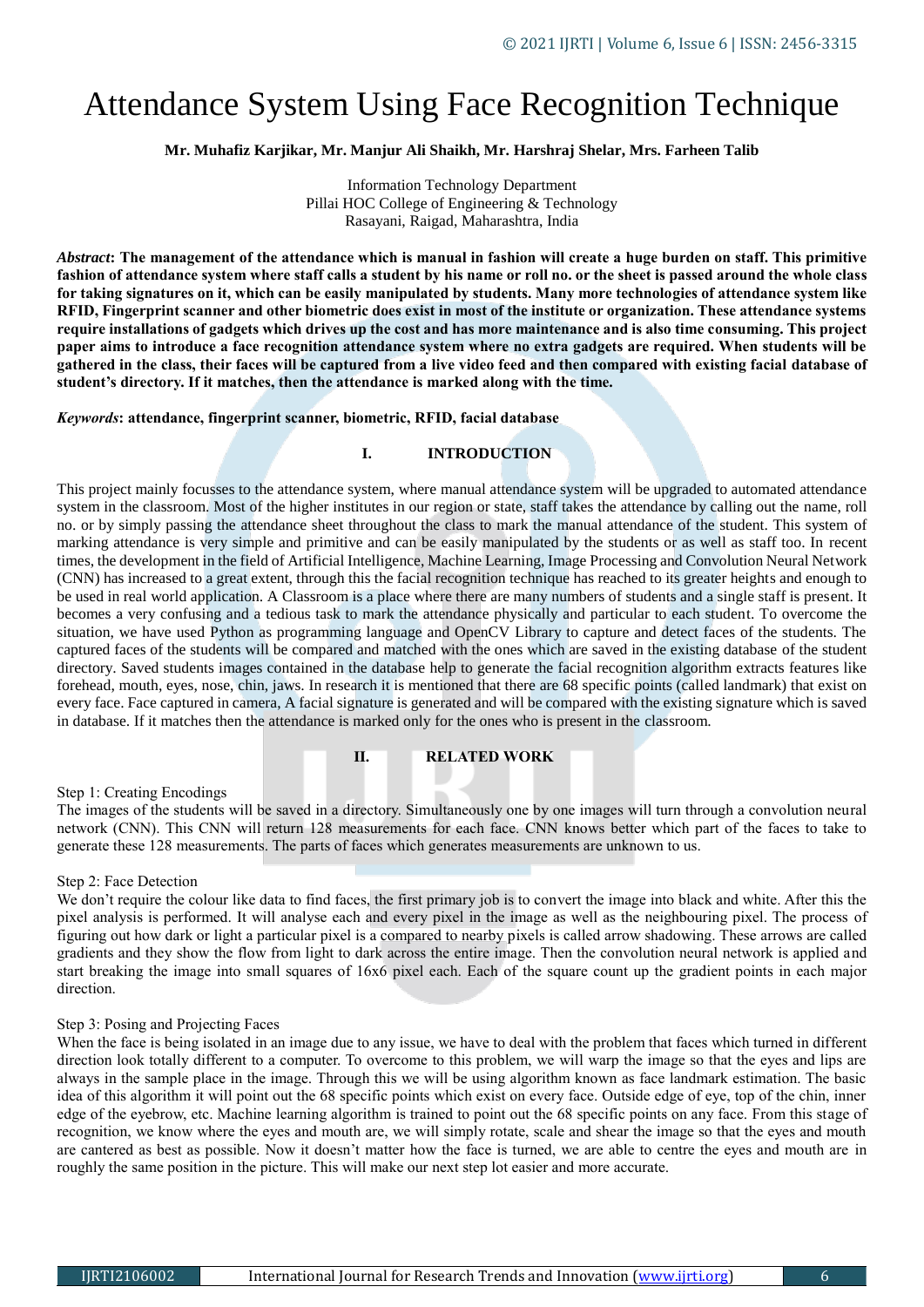## Step 4: Encoding Faces

The easiest and simplest way to approach to the main technique which is face recognition is to directly compare the unknown face. The thing we need to extract is few basic measurements from each face. Then only we could measure the unknown face the same way and will find the known face with the closest measurements. As we can explain you is like the size of each ear, the spacing between the eyes, the length of the nose, position of the nose, position and size of the forehead etc. Research and studies have discovered that the most accurate approach is to let the computer figure out the measurements to properly match and compare it after collecting the information. Deep learning is the concept where it does a lenient and better job than human at figuring out which parts of the face are important to compare and measure. Typically, as said earlier in the context, 128 different features of the images are collected through deep learning concept.

#### Step 5: Finding person's name from the encoding

In this task the final task we need to compare and match the detected and recognized person's name from our database and mark the attendance for the specific person.

## **III.EXISTING SYSTEM**

#### **Face Recognition-Based Mobile Automatic Classroom Attendance Management System:**

System requires input from faculty and uses cloud for face recognition and other computational needs. Face recognition could be further tested by other face recognition techniques, such as Support Vector Machine, Hidden Markov Model, Neural Networks, etc. Additionally, detection and recognition processes could be performed on smart devices once their processor capacity is sufficiently increased.

#### **Design of Intelligent Classroom Attendance System Based on Face Recognition:**

In this system, Alex Net Convolutional Neural Network. It uses a highly parallel GPU acceleration technology and deepening the number of network layers, and using the ReLU activation function and adding Dropout effectively prevent network overfitting. We verify the necessity and effectiveness of the improvement from multiple angles, then introduces the application of RFID in the system.

## **Smart Attendance Monitoring System (SAMS): A Face Recognition based Attendance System for Classroom Environment**:

A face detection framework that is capable of processing images extremely rapidly while achieving high detection rates. There are three key contributions. The first is the introduction of a new image representation called the "Integral Image" which allows the features used by our detector to be computed very quickly. The second is a simple and efficient classifier which is built using the AdaBoost learning algorithm (Freund and Schapire, 1995) to select a small number of critical visual features from a very large set of potential features. The third contribution is a method for combining classifiers in a "cascade" which allows background regions of the image to be quickly discarded while spending more computation on promising face-like regions.

## **Smart Attendance Management System:**

The proposed system is very user friendly. The reason is the retrieval and storing of data is fast and data is maintained efficiently. Furthermore, the graphical user interface is provided in the proposed system, which provides user to deal with the system very comfortably.

## **IV. PROPOSED SYSTEM**

In proposed system, we have used Python as programming language and OpenCV Library to capture and detect faces of the students. The captured faces of the students will be compared and matched with the ones which are saved in the existing database of the student directory. Saved students images contained in the database help to generate the facial recognition algorithm extracts features like forehead, mouth, eyes, nose, chin, jaws. In research it is mentioned that there are 68 specific points (called landmark) that exist on every face. Face captured in camera, A facial signature is generated and will be compared with the existing signature which is saved in database. If it matches then the attendance is marked only for the ones who is present in the classroom. The track of the robot in your smart phone itself.

Step 1: A picture of student's face is captured from a photo or video. The face might appear as a single or in a crowd. The image may show looking straight ahead or nearly in profile.

Step 2: Facial recognition technique reads the geometry of the face. Main important factors include the distance between eyes the distance between the forehead and chin. The software identifies facial landmarks on system identifies 68 of them that are key for distinguishing the face. Hence the result is stored in our facial signature which is generated.

Step 3: The generated facial signature is now compared with a database which is saved which has saved faces.

Step 4: A conviction is made. The face print may match that of an image in a facial recognition system database

Step 5: After comparison, match is found and then the attendance is marked in the attendance database.